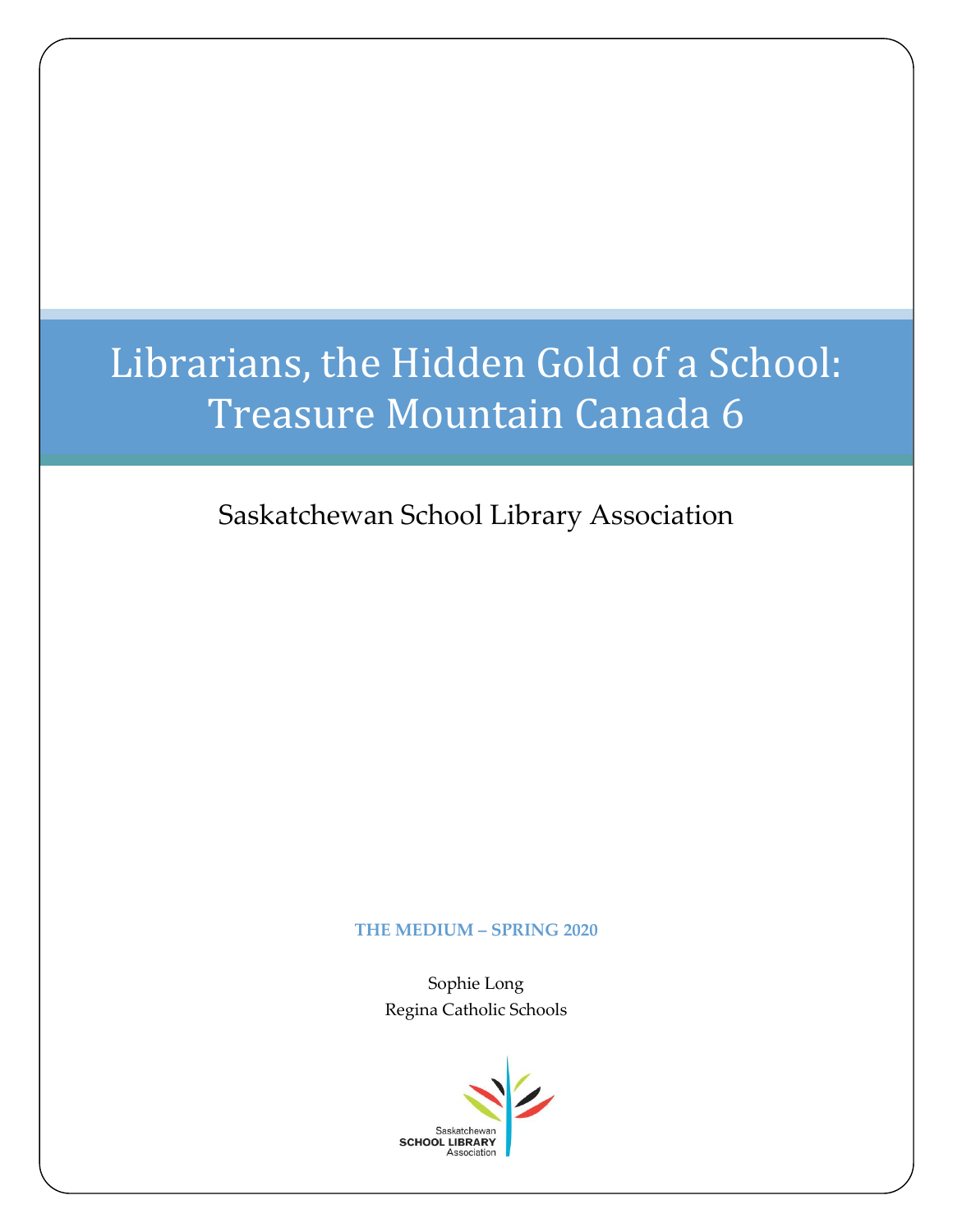## **Librarians, the Hidden Gold of a School: Treasure Mountain Canada 6**

Saskatchewan School Library Association

Teacher-librarians occupy a multitude of roles, wearing many hats and seeming to switch between them all in the course of a few minutes. This requires a passion and drive for the position, which was more than evident at Treasure Mountain Canada 6 in Toronto on January 31 and February 1.



As teacher associations were striking and libraries were processing cuts to funding across the country, a group of passionate and dedicated school librarians gathered at Treasure Mountain Canada 6, the Canadian School Libraries biannual think tank. The topics of the day were varied: physical space, collection development, assessment, innovation, accessibility, inclusivity and more. For these determined librarians, no aspect of the profession was off the table for discussion.

## Collection Development



Rabia Khokar of TDSB speaks on the first day of TMC6.

One of the most popular topics of discussion at TMC6 was library collection and it's representation of the school population. Librarians at TMC6 were focused on purchasing literature that represents a variety of races, ethnicities, abilities, genders, and sexual orientations. Deborah Dundas of the Toronto Star shared her research on the race and ethnicity of main characters in children's books, which sparked discussion among attendees. School librarians agreed that students need to see themselves in the literature they are reading – and not simply as a tertiary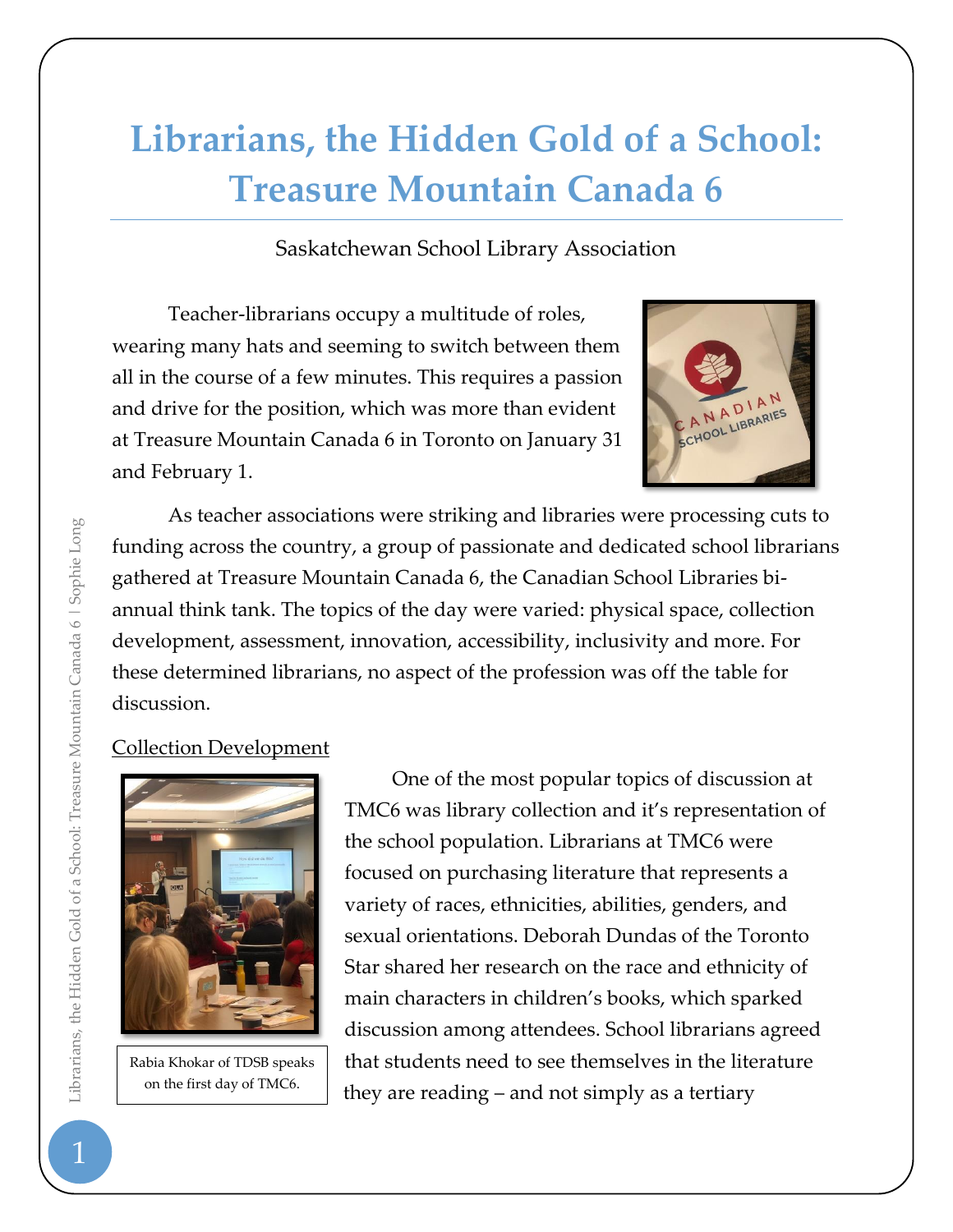character or as a villain. In discussion, one librarian noted the value of books printed in multiple languages, showing an example of a book in her collection that was printed in both Plains Cree and English. Rabia Khokar, librarian at TDSB, questioned what this should look like in a racially homogenous school, asking "What do representations of other races and ethnicities in literature *do* at a school that is mostly white?" Her research, based in Culturally Relevant and Responsive Pedagogy (CRRP) demonstrated that children become more empathetic, caring, and committed to action for equity as they are exposed to a variety of races and ethnicities in literature. Overwhelmingly, the data demonstrates that all students benefit from a library collection that is diverse and inclusive.

Another conversation around collection development focused on Canadian School Libraries initiative "I Read Canadian". Championed by Eric

Walters, this program encourages Canadian schools to purchase and place a spotlight on Canadian literature. In a culture that is frequently inundated by American media, Eric Walters emphasized that it is more important than ever to hold onto Canadian identity though literature. Many librarians excitedly shared their plans to celebrate Canadian literature in February. While it may seem that these two collection focuses – "diversity" and "Canadian" – seem at odds with one another, Eric Walters noted that Canada is built upon the principle of multiculturalism, and this is evident in Canadian media.



CSL and Eric Walters' initiatives, the Summer Lending Program and "I Read Canadian" day, have inspired librarians across Canada.

### Physical Space

The space of a library learning commons was as much up for discussion as the materials that are housed in there. Many discussed the need for their library spaces to take on as many roles as the librarians do. The perplexing requirements of an effective library space include: flexible, but with some structure; quiet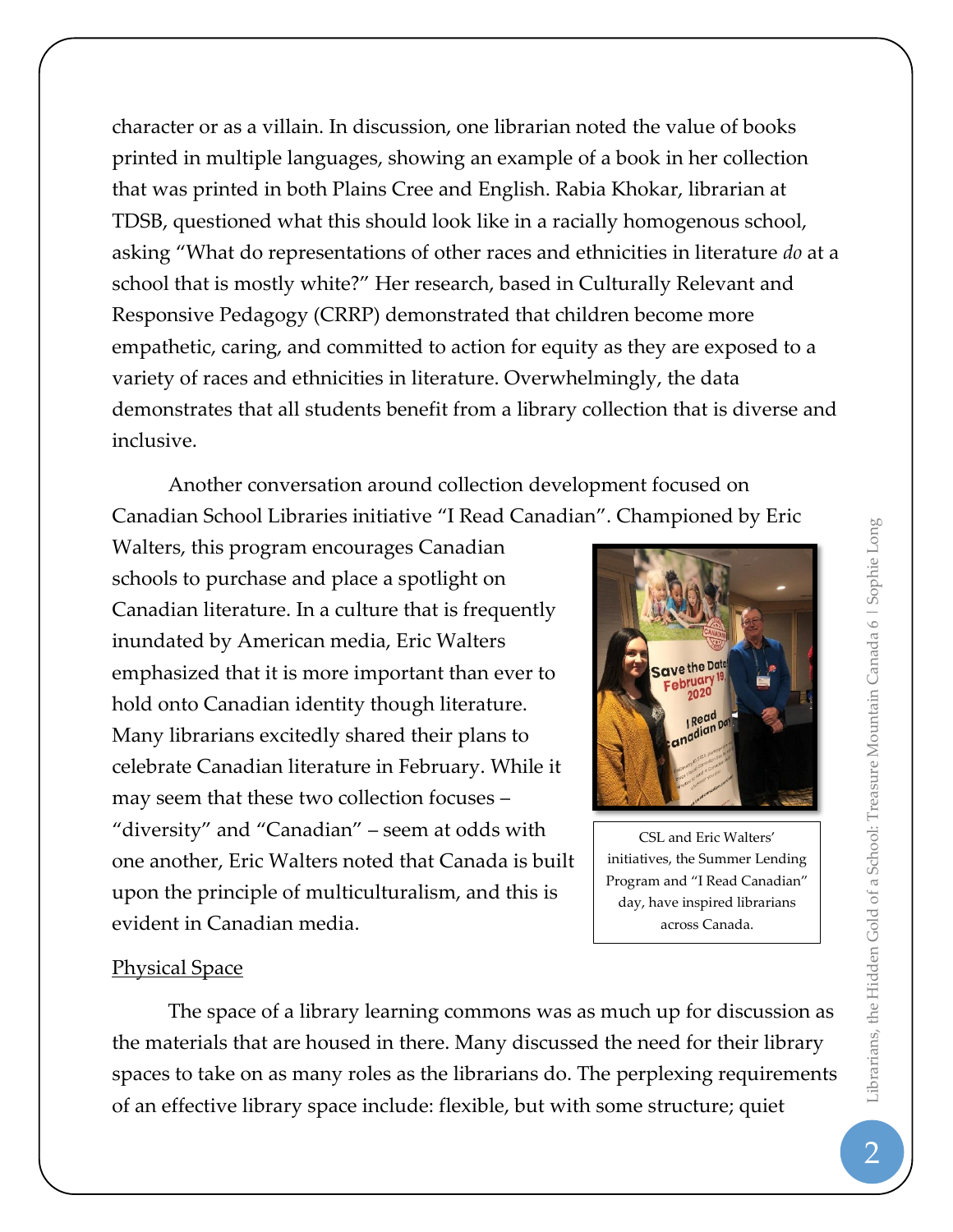spaces for work, but with noisier areas for collaboration; infused with technology while still focusing on the books; and being dressed with soft seating along with standard tables and chairs for work. Many school librarians spoke about needing to have a place for students *and* teachers to work and find resources.

Another concern about library space was accessibility. Is the library accessible by all users? Is the library dependent on the librarian to be used? Are students using the library for one purpose only – circulation – or is it viewed as a gathering space in the building? Librarians from across the country agreed that support at the administrative level was paramount for creating a library that was central to the school culture. Another question related to accessibility questioned the closure of school libraries during summer. In an effort to prevent the summer slide, Eric Walters and the CSL created the School Library Summer Lending Challenge. Anita Brooks Kirkland presented the findings from the previous summer's experiment into summer lending, citing the need to support our most disadvantaged learners during the long break between school years. The results of the program were astounding: students were excited to be able to read during summer, libraries reported very few losses (if any), and librarians and administrators noted that the value of the program far outweighed any financial loss of replacing missing books. This program is just one example of the many ways school libraries and their administrators are transforming schools.

#### Transformation

While cynics have decried the death of print (and therefore libraries) for decades, school librarians continue to prove that they are often the center of educational innovation. The role no longer represents just the "keeper of the books". While school librarians are responsible for collection development and maintenance, nowadays the role encompasses so much more. Librarians have always been tasked with providing their patrons with access to information, so the change from print-based media to digital media placed school librarians in the perfect position to be innovators and agents of change in their buildings.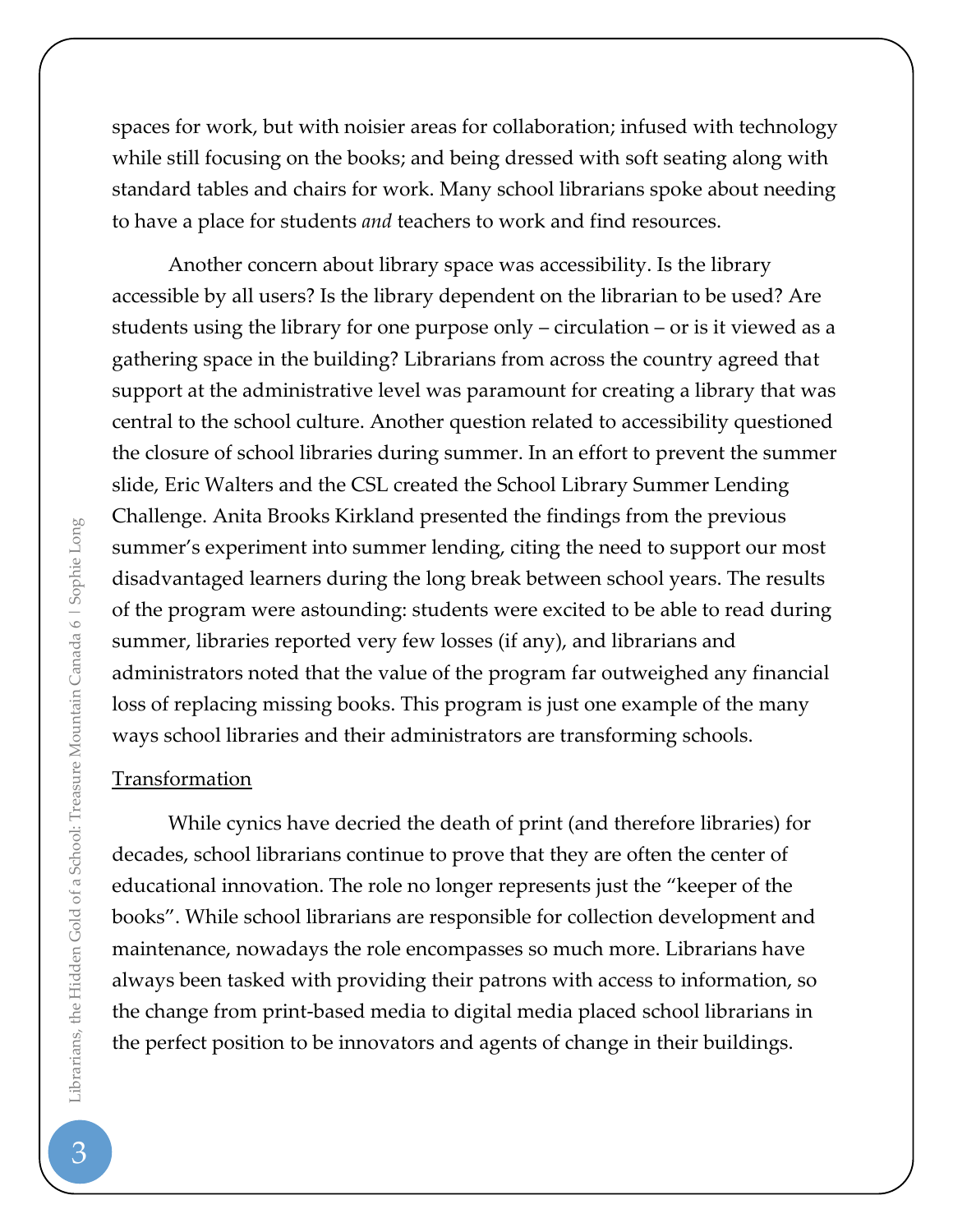

Jennifer Casa-Todd's Global Ed Chat inspired others to consider the role of technology in inquiry.

Librarians from across the country at TMC6 proved repeatedly that they are at the center of their school's transformative action. One of the highlights of the conference was a presentation by Garfield and Laura Gini-Newman on the topic of assessment. With so many school librarians supporting classroom teachers in inquiry-based learning, the discussion around student feedback and assessment was an inspiring start to the day. Librarians discussed how they could support this method of assessment in the library and many groups focused on the ability of the librarian, as an

additional teacher and guide, to direct students to further inquiry for deeper learning. Many groups also noted that libraries provide an ideal space for meeting to discuss inquiry questions and access expertise.

Further to this idea, presenter by Leigh Cassell spoke about the many positive aspects of videoconferencing in education. Jonelle St. Aubyn's paper on the Human Library and Jennifer Casa-Todd's Global Ed Chat project further highlighted Cassell's message: that libraries can help students connect not only to information, but to people. The idea of people as resources ignited ideas and discussion amongst the group. How could student inquiry be informed and impassioned by connecting with others, be they experts in their field or other learners with the same questions?

Amongst strikes, cuts to funding, loss of libraries, and the looming pandemic, I expected to meet a group of school library representatives that were hanging on to support children's literacy. What I got was so much better. I entered a room of passionate, and thoughtful educators; they were innovators and collaborators that were excited to inspire and connect with one another. The "Big Think", led by David Loertscher, is perhaps the best demonstration of the nature of school librarians. At the close of the conference, school library